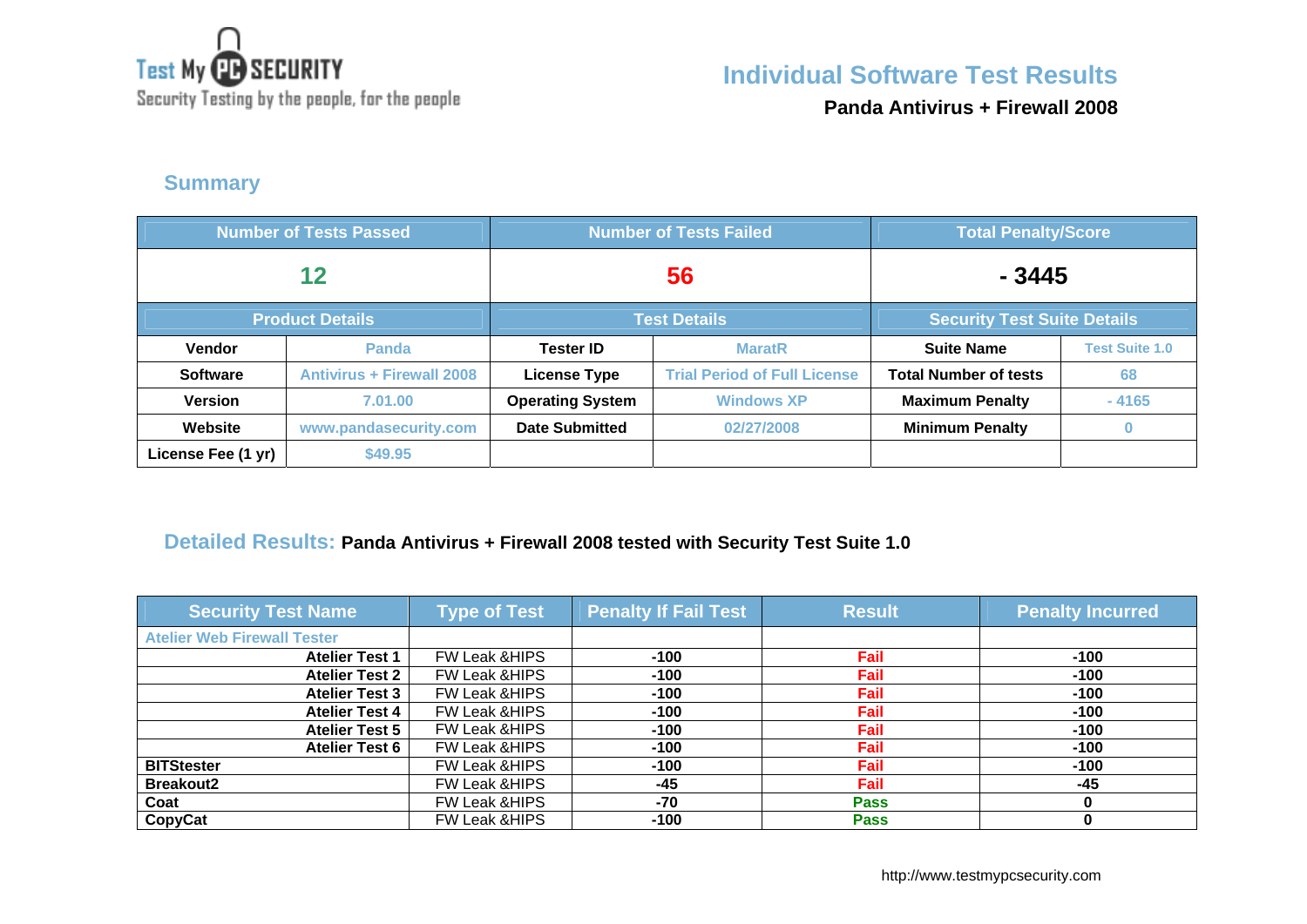

Security Testing by the people, for the people

# **Individual Software Test Results**

### **Panda Antivirus + Firewall 2008**

| <b>Security Test Name</b> | <b>Type of Test</b> | <b>Penalty If Fail Test</b> | <b>Result</b> | <b>Penalty Incurred</b> |
|---------------------------|---------------------|-----------------------------|---------------|-------------------------|
| <b>CPIL Suite</b>         |                     |                             |               |                         |
| Test 1                    | FW Leak &HIPS       | $-100$                      | Fail          | $-100$                  |
| Test 2                    | FW Leak & HIPS      | $-100$                      | Fail          | $-100$                  |
| Test 3                    | FW Leak & HIPS      | $-100$                      | Fail          | $-100$                  |
| <b>Comodo ICMP</b>        |                     |                             |               |                         |
| <b>ICMP Test 1</b>        | FW Leak Only        | $-100$                      | Fail          | $-100$                  |
| <b>ICMP Test 2</b>        | FW Leak Only        | $-100$                      | Fail          | $-100$                  |
| <b>DNStest</b>            | FW Leak Only        | $-45$                       | Fail          | $-45$                   |
| <b>DNStester</b>          | <b>FW Leak Only</b> | $-45$                       | Fail          | $-45$                   |
| <b>Delete Volume</b>      | <b>HIPS Only</b>    | $-45$                       | Fail          | $-45$                   |
| <b>FireHole</b>           | FW Leak &HIPS       | $-100$                      | Fail          | $-100$                  |
| <b>FPR</b>                |                     |                             |               |                         |
| and CPIL Test 1           | FW Leak &HIPS       | $-100$                      | Fail          | $-100$                  |
| and CPIL Test 2           | FW Leak &HIPS       | $-100$                      | Fail          | $-100$                  |
| and CPIL Test 3           | FW Leak &HIPS       | $-100$                      | Fail          | $-100$                  |
| and Wallbreaker Test 1    | FW Leak & HIPS      | $-25$                       | Fail          | $-25$                   |
| and Wallbreaker Test 2    | FW Leak &HIPS       | $-25$                       | Fail          | $-25$                   |
| and Wallbreaker Test 3    | FW Leak &HIPS       | $-25$                       | Fail          | $-25$                   |
| and Wallbreaker Test 4    | FW Leak &HIPS       | $-25$                       | Fail          | $-25$                   |
| and PCFlank               | FW Leak &HIPS       | $-100$                      | Fail          | $-100$                  |
| <b>Ghost</b>              | FW Leak &HIPS       | $-50$                       | Fail          | $-50$                   |
| Jumper                    | FW Leak & HIPS      | $-100$                      | Fail          | $-100$                  |
| Keylogtest                | <b>HIPS Only</b>    | $-100$                      | Fail          | $-100$                  |
| <b>KiLL</b>               | <b>HIPS Only</b>    | $-45$                       | Fail          | $-45$                   |
| LeakTest v 1.2            | FW Leak Only        | $-100$                      | <b>Pass</b>   | $\mathbf{0}$            |
| <b>Osfwbypass</b>         | FW Leak & HIPS      | $-100$                      | Fail          | $-100$                  |
| <b>PCFlank</b>            | FW Leak & HIPS      | $-100$                      | Fail          | $-100$                  |
| Runner                    | FW Leak & HIPS      | $-100$                      | <b>Pass</b>   | $\mathbf{0}$            |
| <b>Spycar Suite</b>       |                     |                             |               |                         |
| <b>HKCU_Run.exe</b>       | <b>HIPS Only</b>    | $-10$                       | <b>Pass</b>   | 0                       |
| <b>HKCU RunOnce.exe</b>   | <b>HIPS Only</b>    | $-10$                       | <b>Pass</b>   | $\mathbf 0$             |
| <b>HKCU RunOnceEx.exe</b> | <b>HIPS Only</b>    | $-10$                       | <b>Pass</b>   | 0                       |
| <b>HKLM Run.exe</b>       | <b>HIPS Only</b>    | $-10$                       | <b>Pass</b>   | $\mathbf{0}$            |
| <b>HKLM RunOnce.exe</b>   | <b>HIPS Only</b>    | $-10$                       | Fail          | $-100$                  |
| HKLM_RunOnceEx.exe        | <b>HIPS Only</b>    | $-10$                       | Fail          | $-10$                   |
| IE-HomepageLock.exe       | <b>HIPS Only</b>    | $-10$                       | Fail          | $-10$                   |
| IE-KillAdvancedTab.exe    | <b>HIPS Only</b>    | $-10$                       | Fail          | $-10$                   |